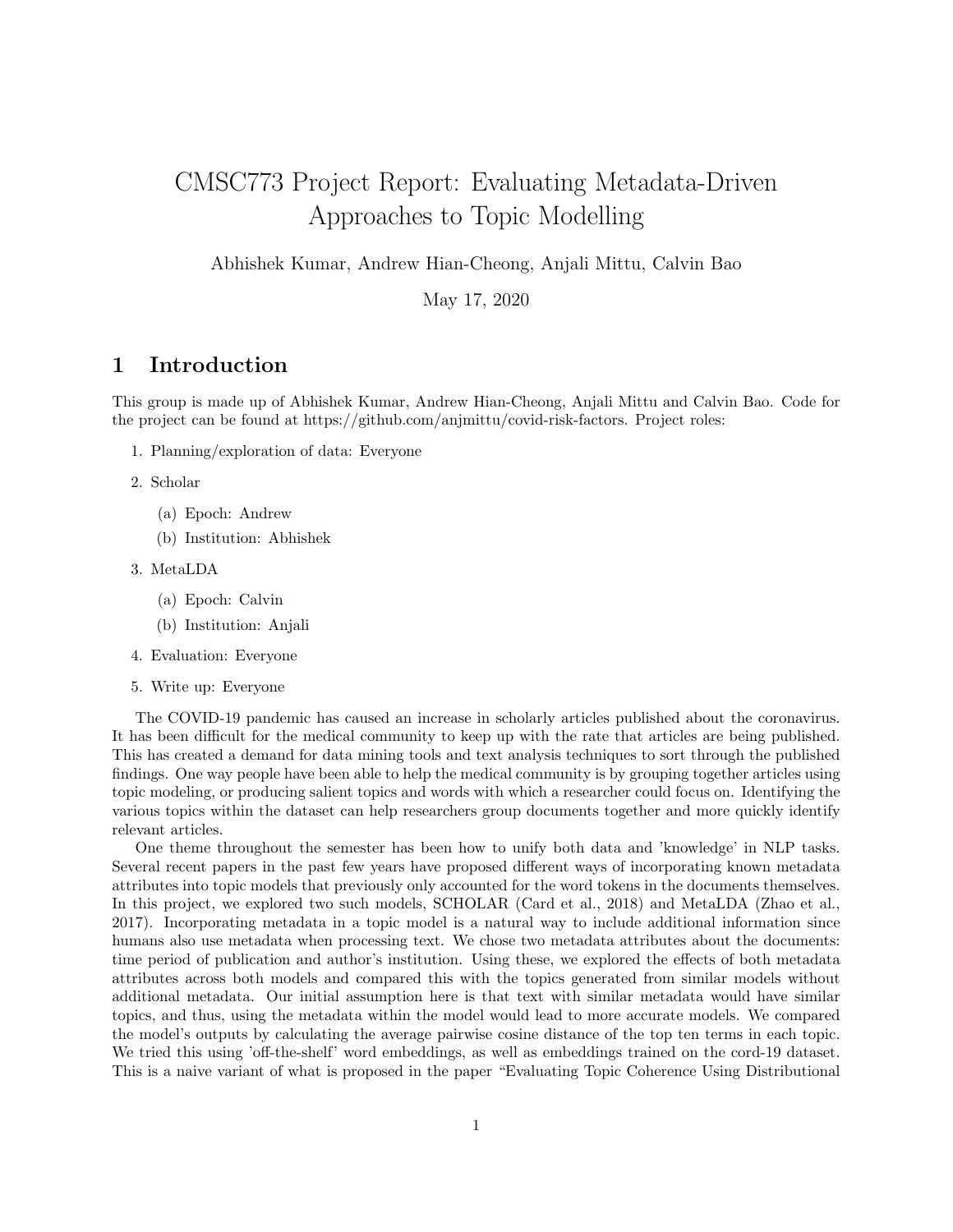Semantics" (Aletras and Stevenson, 2013). In addition, we calculated the intrinsic UMass measure for the top ten terms as discussed in the paper "Optimizing Semantic Coherence in Topic Models" (Mimno et al., 2011). Our overall goal was to identify topics relevant to risk factors associated with coronavirus diseases (one of the 'tasks' from the original Kaggle challenge) and to identify a model which was better at this task. We manually surveyed the output topics to assess if we had been successful.

### 2 Data and Methods

Our data comes from the COVID-19 Open Research Dataset (CORD-19) (Wang et al., 2020). This is a collection of over 52,000 scholarly articles related to coronavirus from the PubMed's PMC open access corpus, a corpus of research articles maintained by WHO and bioRxiv and medRxiv pre-prints. Along with the articles, there is a metadata file containing information about every article in the dataset. We focused on the year of publication of the article as well as the top author's institution as the metadata attributes. As both metadata attributes could potentially affect the different topic priors it is worth investigating what impacts they have on the generative process of topic modeling.

#### 2.1 Data Processing

In the interest of time, we performed quick and dirty filtering of the dataset. As we wanted to explore the impact of different metadata fields and different topic models, we needed to ensure that any document subset had the metadata available. Unfortunately, some of the documents parsed from the XML on PubMed did not have the author's institutions and some were missing the date of publication. While we could conduct our baseline models against the full subset, it would then introduce inconsistencies so we focused only on the documents parsed out of the PDF documents. In addition, while the vast majority of the documents were published in English, there were a few outliers that had sections published in different languages, including French, German, and Chinese. Some early baseline models highlighted and caught entire topics in these languages. Given time constraints we used the world's dirtiest heuristic to try and filter these out: filtering out all documents without the word 'the'. We also tried a more time-consuming tactic, using python's langdetect library (Nakatani, 2010) to detect English vs. not. This yielded similar results as filtering on the word "the", so we decided to use the quicker and similar heuristic. Once we did this, none of our top models were identifying foreign terms which was a poor, yet sufficient, validation for this early exploration. As a result of this filtering we ended up running our models on the full text of 45225/52000 documents.

In order to use the data with Mallet and MetaLDA, we had to prepare the data using Mallet's import tool. This tool converts our set of documents into Mallet's internal data representation. Mallet represents data as lists of "instances". Each instance contains a name, any labels, and the data itself. When importing the data, Mallet has options to convert word features to lowercase, tokenize the data and remove stop words. We leveraged all of these options. As a requirement of MetaLDA, we also used an option to preserve the document as a sequence of word features, instead of as a vector of word counts.

#### 2.2 Covariates

#### 2.2.1 Disease Epoch

The coronavirus literature dataset contains literature not just from the current global pandemic, which is from the strain SARS-CoV-2, but from other very similar viruses too, that have caused similar afflictions albeit less widely spread. Two other coronaviruses did however have well-documented breakouts especially in parts of South-East Asia over the 2000s and some of the research into various risk factors or traits about those breakout could potentially be useful in research of the 2020 COVID-19 pandemic. We wanted to explore some measure of temporal metadata associated with the literature dataset, yet using year of publication alone did not seem sufficient as the interactions of years and topics would have been needlessly granular. Instead, we chose to divide the document set into 4 'epochs' related to coronavirus events. The first epoch is all literature prior to the outbreak of the SARS virus in November of 2002. The second epoch is all literature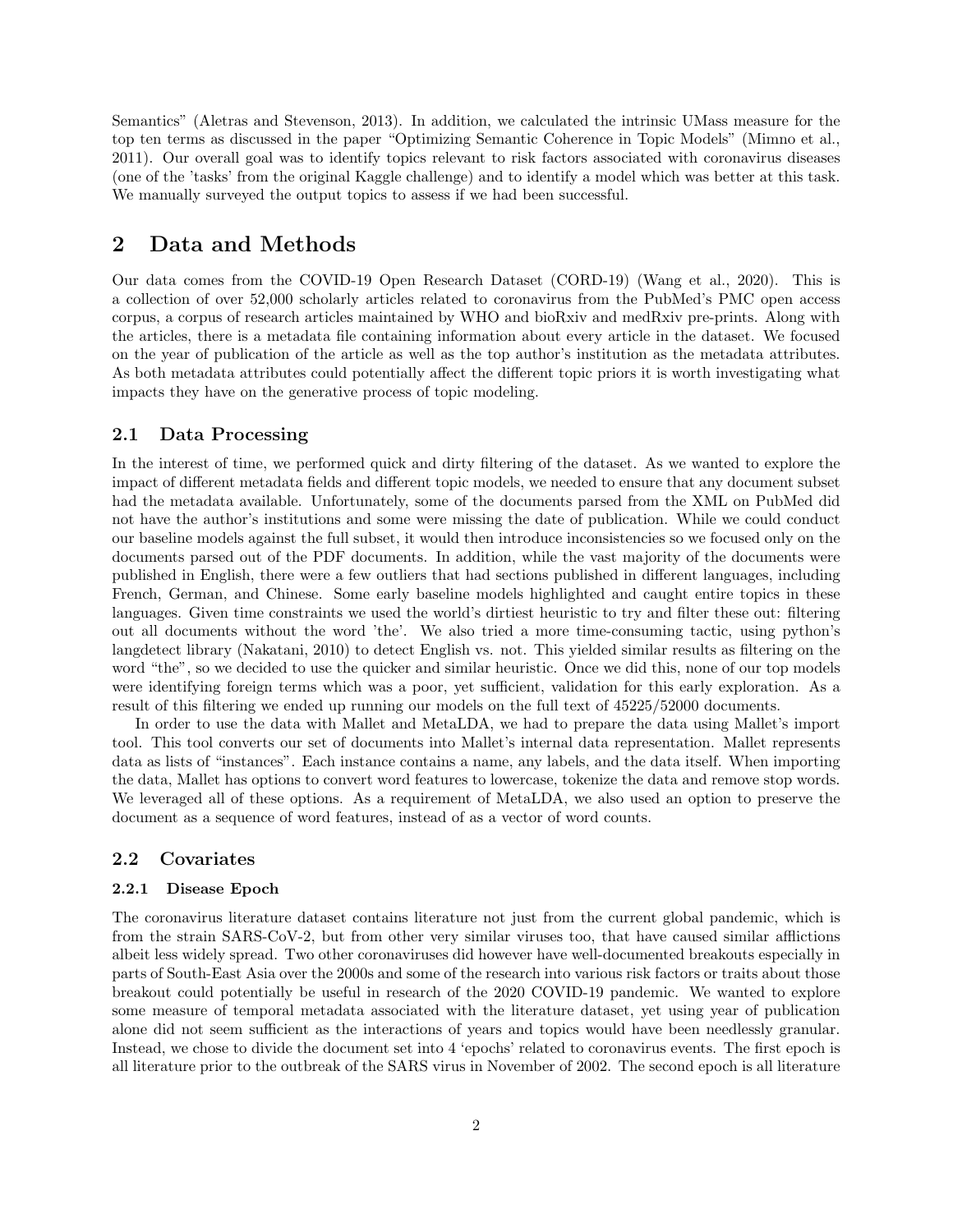between the SARS outbreak and the MERS outbreak which took place in June 2012. The third epoch is everything between MERS and the outbreak of COVID-19 in December 2019 and the 4th epoch is everything since COVID-19 has been a recognized disease. We include an additional empty epoch for documents that did not appear to have a date associated with them. Each document was labeled with one of these epochs and we explored the impact that this metadata had on the topic models for both MetaLDA and Scholar.

#### 2.2.2 Top Author's Institution

In addition to creating a feature representing the time period in which a document was published, we also wanted to capture some feature representing who was writing the publication or some other proxy measure for different funding levels, research standards and reputation. We landed on looking at the institutions of the publication's authors since the set of authors itself would have been too sparse to make a good feature. Some of the models we explored can only handle a single value for a specific metadata feature instead of handling a list or continuous variable. As a consequence we took the 'plurality' institution of all the paper's authors (if a paper had 3 authors from institution X and 2 from institution Y, we'd label the document with X.). Our motivation for why this feature could impact different topics is that different institutions have different standards for quality research as well as different levels of access to funding. These factors could determine what kinds of results or papers are being produced and including this feature could help us identify some of these interactions. We also believe there could be a connection between institutions and topics because researchers from the same institution, or institutions that often collaborate, would tend to have similar research topics. As mentioned above, we did not include the XML documents missing author's information. Even with this exclusion, we had 15793 papers without an author's institution; these papers were labeled with 'Unknown'.

### 2.3 Models

Scholar (Card et al., 2018) is a Neural Topic model that leverages Variational Autoencoders (VAE) and a logistic normal prior instead of a Dirichlet prior. It seeks to identify the latent representation of a document across a topic distribution. We used the python implementation of the model from the model's author  $1$  and converted the CORD-19 data into the appropriate format for the CLI tools it provides. One limitation of the model is that it is slow to train with a large vocabulary using even default parameters. Thus, the authors recommend using a fixed vocabulary size and select terms based on frequency metrics. Due to computation and time constraints, we fixed our vocabulary at the top 2000 words after stop words were removed. This is admittedly a pretty small vocabulary however larger vocabulary sizes were unable to complete in a reasonable timeframe for our experiments.

MetaLDA (Zhao et al., 2017) is an implementation of LDA guided by metadata. It is built to be compatible with standard inputs from Mallet, a popular tool used in NLP and uses its LabeledLDA model. Because of this, we used Mallet without any labels as our baseline for this model. The metadata labels of a document are incorporated into the prior of per-document topic distributions, and this helps drive the idea that topic distributions should be generated with similar Dirichlet priors. Unlike regular LDA, MetaLDA uses different Dirichlet priors for the per-document topic distribution and the per-topic word distribution. In contrast to Scholar, no such vocabulary restriction was recommended or posed issues, so we did not restrict our vocabulary for this model. We keep this in mind as a caveat when we attempt direct comparisons between the models. MetaLDA does not even require all words in the training and testing documents to have embeddings, so prior to computing the average cosine similarity for topics generated by this model, we ensure that a word has an embedding representation.

For both Scholar and MetaLDA, we trained the models with a topics size of 30. Since our primary interests were to compare the models, and we had limited time, we only considered one topic size for our evaluation. We picked a value of 30 by testing different values in our mallet baseline model, as well as looking at what others on Kaggle had used with this dataset.

<sup>1</sup>https://github.com/dallascard/scholar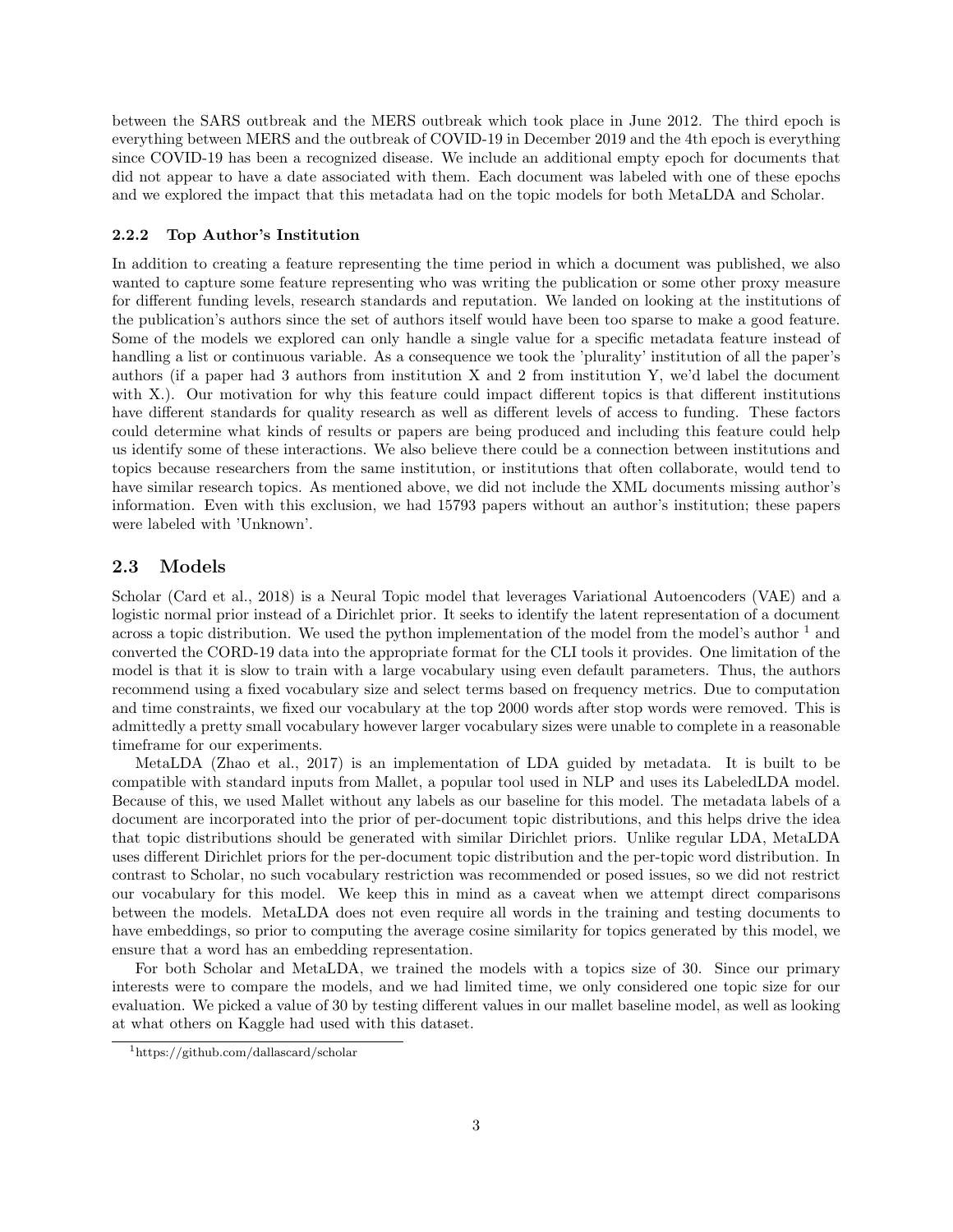While our overall goal was to try and identify risk factors associated with corona-viruses, we choose not to use some of the 'seeded' LDA or other kinds of topic model that allows for some preset weights or distributions based on external knowledge. We chose not to do this because while we could impart a prior on a term like 'risks', there are plenty of papers that unexpectedly discover correlations between the disease and underlying effects even if they don't structure their terminology as 'risk factors'. In addition, the motivation is to discover the terms that would be in a 'risk factor' topic and thus we cannot properly 'seed' that topic either.

## 3 Evaluation

While the gold standard for topic evaluation is human assessment, there has been a lot of recent work on various metrics for automatic topic evaluation several of which have been shown to correlate well with human evaluations. We take a simplified approach inspired by the work of Aletras and Stevenson (Aletras and Stevenson, 2013). We collect a set of 300-dimensional word embeddings (GloVe embeddings) trained on a large sample of Wikipedia articles and the Gigaword corpus. Using this, we look at the pairwise cosine similarity of the top 10 words of each of our topics and find the average similarity. Obviously this requires all words in our dataset to also be in the GloVe vocabulary, however, given that the embeddings leveraged Wikipedia, we found few out-of-vocabulary terms. One notable and potentially problematic exception were terms heavily specific to the current Covid-19 outbreak. As a consequence we also did a quick training of GloVe embeddings on top of the CORD-19 dataset itself using only the top 50,000 terms (for computational limitation reasons) and conducted the same cosine similarity metric, using 300 dimensions. This gave us both a measure of 'external' quality (using Wikipedia trained vectors) and a measure of the 'internal' topic quality (trained on covid dataset). These results are shown in Table 1 and 2.

|                                    |       | Scholar MetaLDA/Mallet |
|------------------------------------|-------|------------------------|
| No covariate baseline              | 0.684 | 0.553                  |
| Disease epoch as covariate         | 0.686 | 0.557                  |
| Institution as covariate           | 0.685 | 0.552                  |
| Institution, Disease as covariates | 0.664 | 0.561                  |

Table 1: External avg. Cosine Similarity, k=30, top 10 words (Wikipedia Glove embeddings)

| Scholar MetaLDA/Mallet |
|------------------------|
|                        |
| 0.545                  |
| 0.530                  |
| 0.546                  |
| 0.527                  |
|                        |

Table 2: Internal Avg. Cosine Similarity, k=30, top 10 words (Glove on CORD-19 embeddings)

In addition to cosine similarity, we considered the UMass measure (Mimno et al., 2011). These results are shown in Table 3. This measure is a form of topic coherence, which is a singular score that measures the semantic similarity between topic words. Most forms of topic coherence are based on a sliding window and involve calculating the pointwise mutual information and/or cosine similarity between words in the topic and corpus. We choose to use the UMass measure because it is not based on a sliding window, and thus is quicker to compute with a corpus of our size. The UMass metric is also better at measuring what the model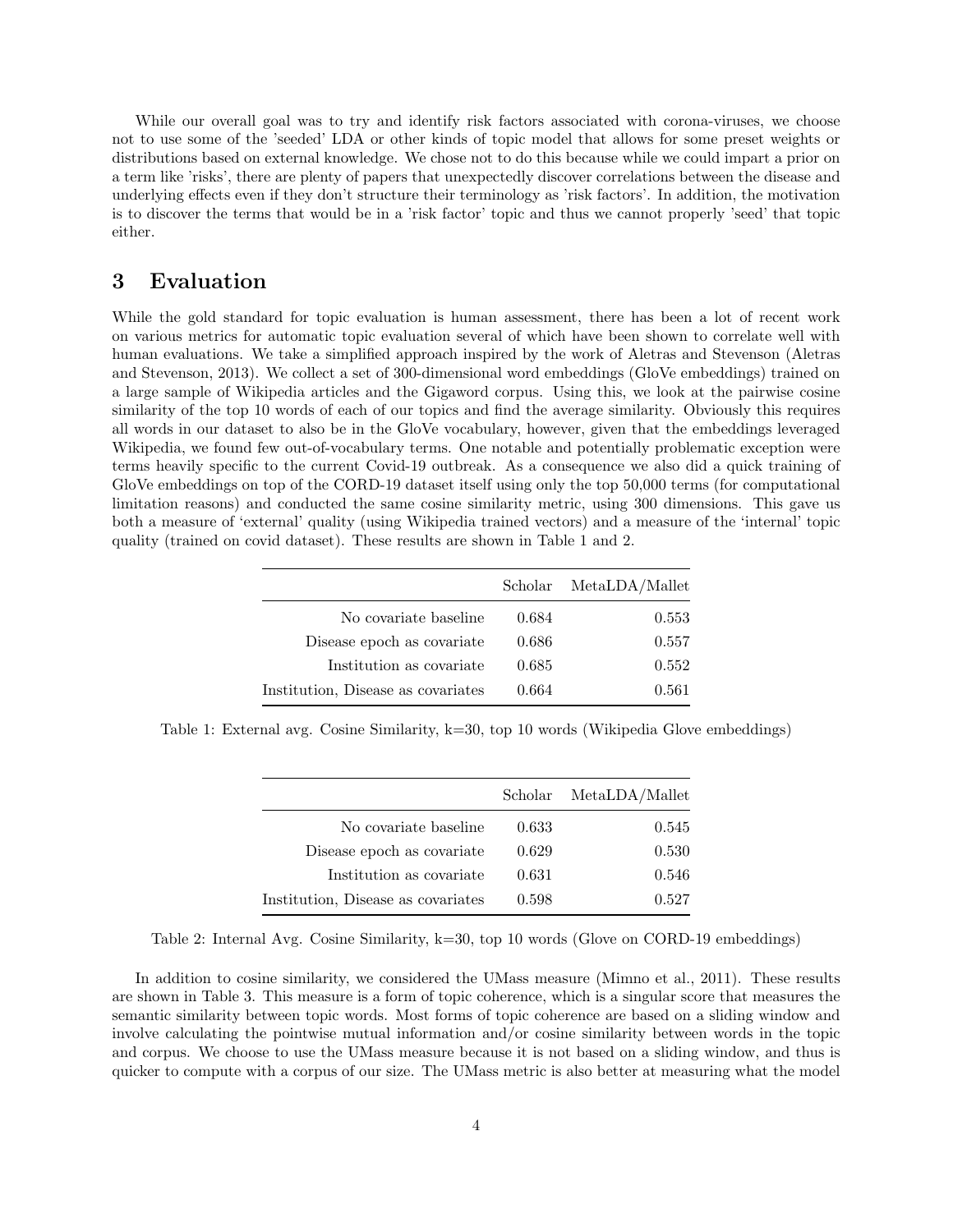was able to learn with the given data. This is because other measures often use an external dataset such as Wikipedia to determine the PMI value. On the other hand, the UMass metric computes the probabilities against the original corpus, making the score more intrinsic. The work in Stevens et al. (2012) (Stevens et al., 2012) found sliding window-based topic coherence to agree with the UMass measure. The UMass measure is computed as

$$
score(v_i, v_j) = \sum_{m=2}^{M} \sum_{l=1}^{m-1} \log \frac{D(v_m, v_l) + 1}{D(v_l)}
$$
(1)

where  $D(x, y)$  is the count of documents containing words x and y and  $D(x)$  is the count of documents containing x. The words are iterated in order of probable words in the topic. This means that  $v_l$  will always be more probable than  $v_m$ . This measure is similar to PMI, but instead of calculating the difference in joint probability between words, it calculates the conditional probability of a word given a higher-ranked word in a topic.

|          | Scholar MetaLDA/Mallet |
|----------|------------------------|
| -1.381   | $-11.503$              |
| $-1.324$ | $-11.057$              |
| -1.348   | -11.146                |
|          |                        |

Table 3: Intrinsic UMass measure, k=30, top 10 words

Given that we are comparing various outputs of different kinds of topic models, as well as the impact of different metadata attributes on the outputs, we wanted to get a sense of how similar the actual topic outputs are from the different models. Our coherence metrics can proxy how good the quality of some of the topics are, but we wanted to know if the actual topics are the same or highly similar. We use a very basic approach and define a 'topic' being the same if it shares at least 7 of its top 10 words. We limited ourselves to the top 10 words since that is what is commonly used to evaluate topics and it aligns with our coherence scores. Obviously this metric does not take into account the rankings of words within each topic but errors on the conservative side and requires more than two-thirds of the exact terms to overlap to be called 'similar topics'. We compute a pairwise comparison of all our topic variants and how many topics between them meet our 7/10 similarity threshold. These results are shown in Table 4.

### 4 Discussion

One major challenge we discovered in working with this dataset is the difficulty in working with data that is highly domain-specific, encompassing many scientific terms. Many of the terms alone were specific to the medical field or even specialized medical subfields. This can be seen by looking at the results of the most probable topic generated by a Scholar model shown in Table 5. It is difficult to determine whether these terms make up a useful topic unless you have knowledge of what these terms mean.

#### 4.1 Scholar vs MetaLDA

According to our cosine metric the scholar model produced 'better' topics in terms of their embedding coherence. This occurred both when using the Wikipedia based GloVe embeddings as well as the internal embeddings trained on the covid dataset itself. While there are not clear statistical tests for determining significance, the differences ( 0.55 for metaLDA vs 0.68 for Scholar) are non trivial especially given that this was the average across pairwise comparisons. While Scholar yielded higher cosine scores on average, the vocabulary limitation (2000 vs more than one million) had the potential to bias the model heavily to frequent terms which are likely to co-occur together thus increasing their embedding similarity. Both models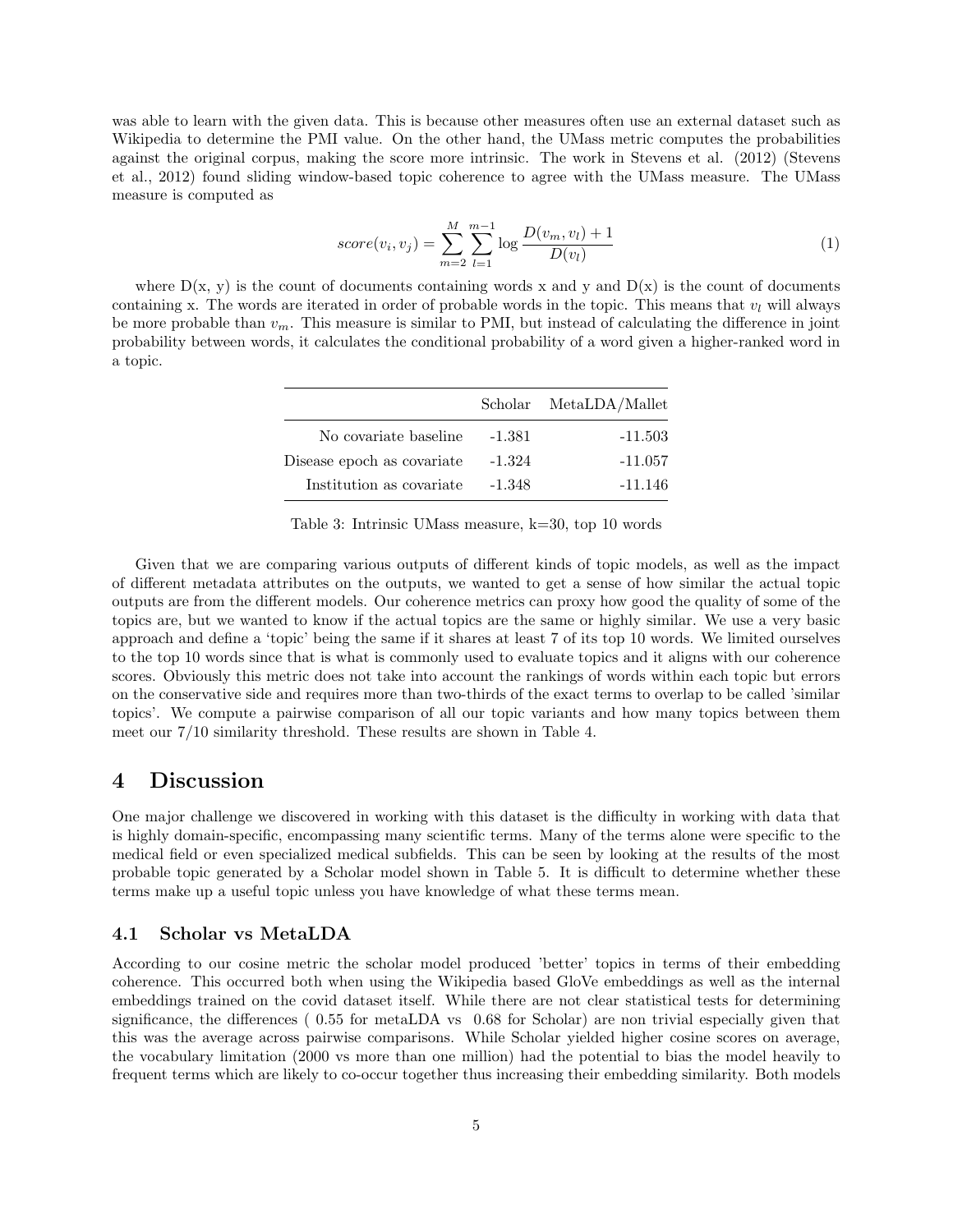| Model                              | Scholar<br><b>Baseline</b> | Scholar<br>Disease<br>Epoch | Scholar<br>Authors<br>Institution | Scholar<br><b>Both</b> | MetaLDA<br><b>Baseline</b> | MetaLDA<br><b>Disease</b><br>Epoch | MetaLDA<br>Authors<br>Institution | MetaLDA<br><b>Both</b> |
|------------------------------------|----------------------------|-----------------------------|-----------------------------------|------------------------|----------------------------|------------------------------------|-----------------------------------|------------------------|
| Scholar<br><b>Baseline</b>         |                            |                             |                                   |                        |                            |                                    |                                   |                        |
| Scholar<br><b>Disease</b><br>Epoch | 0.1                        |                             |                                   |                        |                            |                                    |                                   |                        |
| Scholar<br>Authors<br>Institution  | 0.1                        | 0.067                       |                                   |                        |                            |                                    |                                   |                        |
| Scholar<br>Both                    | 0.233                      | $\rm 0.2$                   | 0.233                             |                        |                            |                                    |                                   |                        |
| MetaLDA<br><b>Baseline</b>         | $\overline{0}$             | $\overline{0}$              | $\overline{0}$                    | $\boldsymbol{0}$       |                            |                                    |                                   |                        |
| MetaLDA<br><b>Disease</b><br>Epoch | $\overline{0}$             | $\boldsymbol{0}$            | $\overline{0}$                    | $\boldsymbol{0}$       | 0.7                        |                                    |                                   |                        |
| MetaLDA<br>Authors<br>Institution  | $\overline{0}$             | $\boldsymbol{0}$            | $\boldsymbol{0}$                  | $\boldsymbol{0}$       | 0.833                      | 0.633                              |                                   |                        |
| MetaLDA<br><b>Both</b>             | $\overline{0}$             | $\boldsymbol{0}$            | $\boldsymbol{0}$                  | $\boldsymbol{0}$       | 0.633                      | 0.867                              | 0.667                             |                        |

Table 4: Coverage of overlapping topics (an overlapping topic meets the 7/10 similarity threshold) over 30 topics. A cell represents how many topics overlap normalized by n=30 topics. Scholar model is shown in blue and the MetaLDA model is in green. The comparison between different model types is shown in yellow.

used word embeddings (either pretrained, or embeddings learned during processing), and therefore neither model necessarily has a strong advantage on the feature front.

The UMass metric also agrees with the cosine metric. We believe one reason the UMass score might be higher for Scholar is again because of the vocabulary limitation. The UMass metric measures how well common words can predict less common words. Since the Scholar model had a limited vocabulary, there were fewer words for it to test against.

If you look at topics created by Scholar in Table 5, you see that they are much more specific and are composed of more highly domain specific words. In contrast, the top terms from MetaLDA shown in that table are more generic. It would make sense that the scholar model had a higher cosine similarity value, since it was mainly composed of highly domain specific words which would have very similar embeddings. This does not necessarily mean that it produces better topics. Since we only had 30 topics and a corpus of thousands of documents, we would expect to have more general topics in order for the topics to cover all of the documents accurately. With this in mind, we could say MetaLDA produced better topics in general.

Looking at our matrix comparison of similar topics in Table 4, we see that none of the scholar models create any similar topics with MetaLDA. Some top terms did cross over, but no single topics met our similarity thresholds across the models. This is again unfortunately most likely due to the vocabulary limitation we had to impose on Scholar, however, it's worth considering that the scholar models themselves had few overlapping topics. The scholar model does appear to be more sensitive to the metadata attributes. relatively few similar topics seem to have appeared in the difference scholar models despite sharing the same vocabulary and parameters. In contrast, the MetaLDA models consistently shared between 19 and 26 similar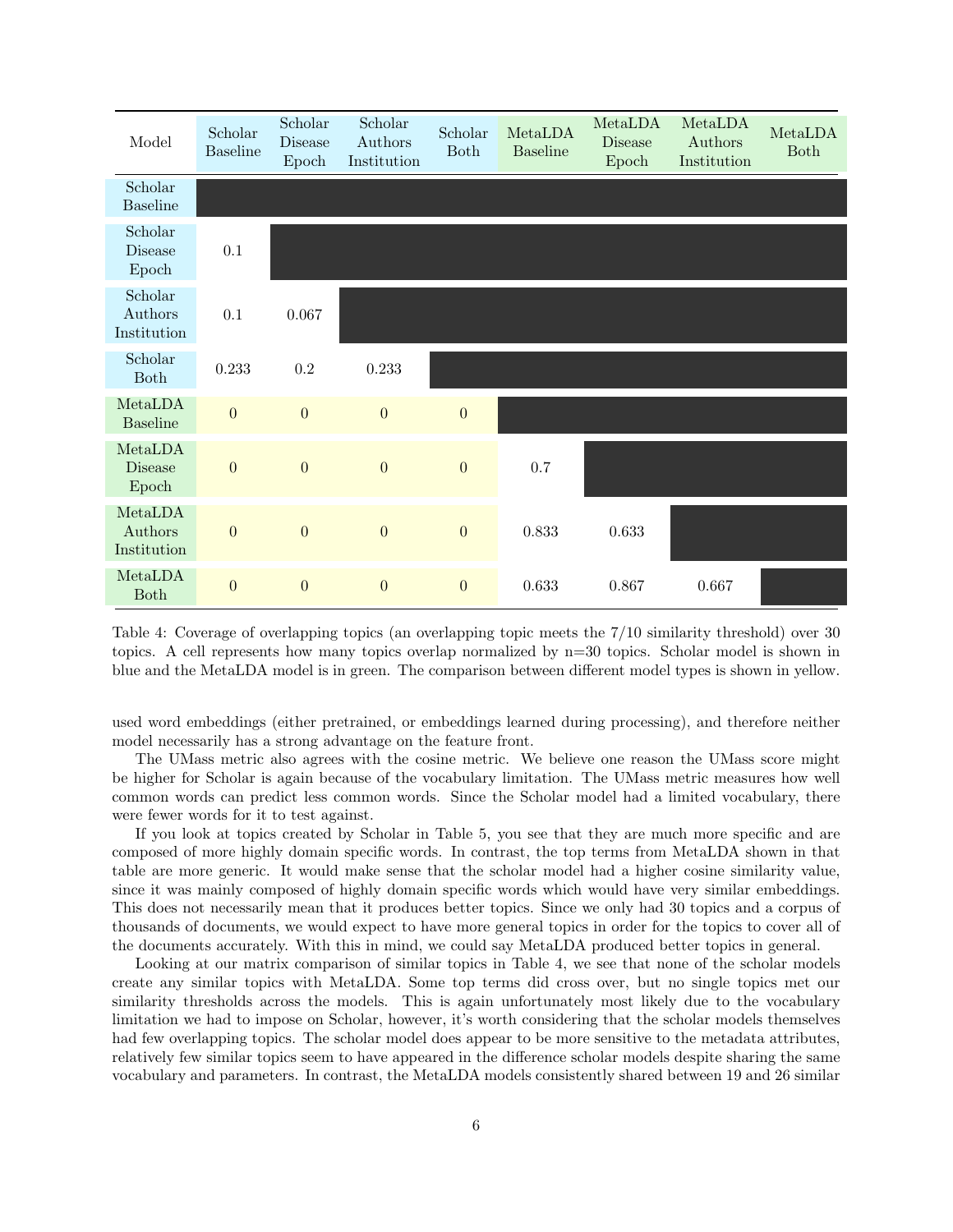| Model                           | Top 10 words                                                                                           |
|---------------------------------|--------------------------------------------------------------------------------------------------------|
| Scholar Baseline                | loop, base, pro, stem, energy,<br>nucleotides, pair, industry, strand, residue                         |
| Scholar Disease Epoch           | compounds, inhibitory, mixture, potent, synthesized,<br>inhibitors, synthetic, protease, drug, plasmid |
| Scholar Author's<br>Institution | activate, clearance, innate, receptors, delivery,<br>adaptive, cytokines, trigger, induces, signaling  |
| Mallet Baseline                 | virus, viral, viruses, infection, host,<br>replication, influenza, human, cell, hiv                    |
| MetaLDA Disease Epoch           | health, care, public, disease, information,<br>medical, data, surveillance, control, diseases          |
| MetaLDA Author's<br>Institution | cells, fig, cell, protein, min,<br>expression, figure, incubated, control, assay                       |

Table 5: The top 10 words for the most probable topic given all models

topics between the various model variations suggesting either the model was more stable or the impact of the covariates was less. It's unclear without further investigation as to why this may be, however, we surmise that the 'neural-ly' nature of Scholar may contribute to less stability of the outputs across runs.

### 4.2 External vs Internal evaluation

For both the scholar and metaLDA models, the overall cosine scores were lower when we used CORD-19 word embeddings compared to the pre-trained external Wikipedia based embeddings. However, the differences in the scores were smaller than the differences between the models. GloVe embeddings are computed based on the co-occurrence of terms within a context window; within a large generic corpus like Wikipedia, biomedical terms are likely to co-occur with each other frequently compared to how often they co-occur with other terms in the very broad corpus. This makes their embedding representations 'closer' together compared to representations in the covid corpus. Within the covid literature, 2 terms that are highly specific to different medical sub fields may not occur as often as they are more distinct to the medical field. This would lead those 2 words to have representations that are further apart in the embedding space trained only on that biomedical literature. This opens a conundrum for the use of some of these metrics in automatically evaluating topic models. The 'external' scores suggest the model did better than the internal ones, however, there is an argument that since it might be difficult for non-medical experts to understand the topics (or underlying literature), the internal scores better represent how a human medical expert would evaluate the topics and hence is the more appropriate measure to use. Exploring this dichotomy will be left to future work.

### 4.3 Metadata/Covariates

Neither of the metadata labels/covariates we explored seemed to have substantial impacts on either of our models. The scores when considering either disease epoch or top author's institution seemed to vary significantly from the respective baseline models regardless of which embeddings we used for evaluation. Furthermore, when we tested the models with both features as metadata attributes the scores overall worsened. As previously mentioned, the scholar models varied substantially more when the different metadata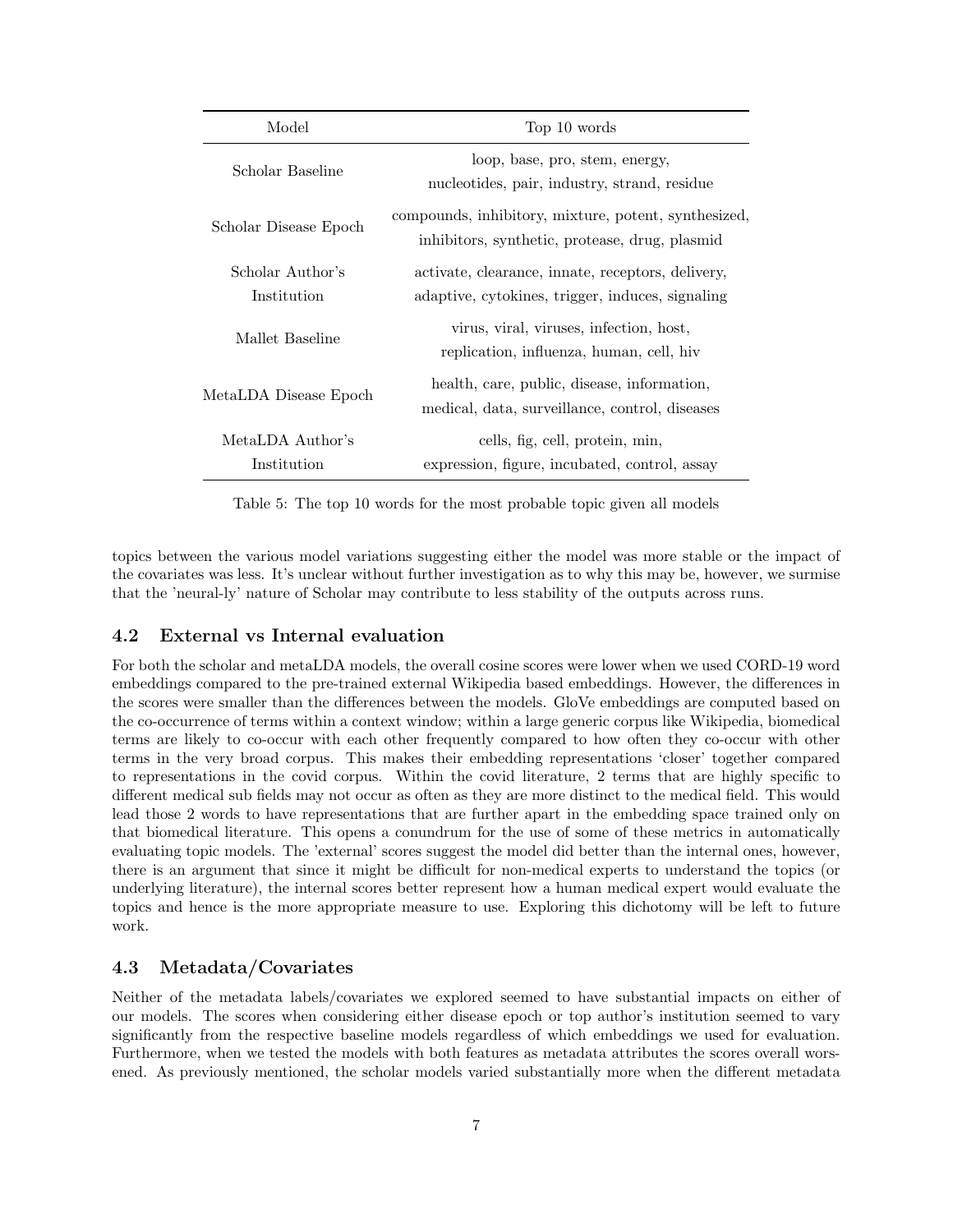attributes were added. The set of topics seemed to shift more. The metaLDA topics did shift between different runs however even at worse over half of the topics remained 'stable'. Investigating the specific nature of these shifts and trying to capture what those changes are is reserved for future work.

| Model                         | Topic<br>Probability | Top 15 words                                                                                                                                 |
|-------------------------------|----------------------|----------------------------------------------------------------------------------------------------------------------------------------------|
| Mallet Topic 15               | 0.049                | patients, blood, treatment, disease, clinical,<br>therapy, infection, hiv, risk, patient,<br>infections, cases, recipients, hepatitis, liver |
| MetaLDA Insitutions Topic 4   | 0.043                | patients, study, group, studies, treatment,<br>results, data, significant, asthma, age,<br>compared, clinical, risk, analysis, higher        |
| MetaLDA Disease Epoch Topic 7 | 0.043                | study, group, data, studies, results,<br>analysis, significant, age, groups, compared,<br>higher, risk, included, table, significantly       |

Table 6: Topics related to risk factors

### 4.4 Risk Factors

The Scholar models consistently failed to find a topic specifically related to risk factors for coronavirus diseases. While many of the relevant terms that we would expect to be related to risk, such as 'risk', 'patient', 'asthma', 'hiv' etc, are found in the filtered vocabulary, they never made it into any top 10. Even when expended the topic size to 15 words, we were unable to reasonably label any of the Scholar topics as 'risk factors'. Three of the four MetaLDA variants did uncover topics that we were able to somewhat reasonable label as covid risk factors (albeit with some googling help to interpret some of the medical terms) and had similar probability. This became even more apparent when we increased the topic size to the top 15 words. These topics can be seen in Table 6. While these topics look promising, when we looked at the documents most correlated with these "risk topics", we found that the papers were only loosely related to coronavirus. For example, some of the top document titles were "Nasal decongestants in monotherapy for the common cold", "Temporal Trends of In-Hospital Mortality in Patients Treated with Intra-Aortic Balloon Pumping: A Nationwide Population Study in Taiwan, 1998-2008", "Immunology of Multiple Sclerosis" and "Modulation of Multiple Sclerosis and Its Animal Model Experimental Autoimmune Encephalomyelitis by Food and Gut Microbiota". This could mean that while tops words in the topic seems to be related to coronavirus risk factors, that is not what the model is actually detecting.

### 5 Conclusion

We performed topic modeling on the COVID-19 Open Research Dataset (CORD-19) dataset using two different approaches: Scholar and MetaLDA. This was an interesting task that had its own unique challenges like niche domain-specific scientific terms. We found that the MetaLDA models created topics with more generic words, while the Scholar model produced topics with domain-specific words. We believe these differences came from the vocabulary limitation with the Scholar model. We performed multiple experiments using disease epoch and author's institution as covariates for the topic model. However, these on their own did not have a substantial impact on the topics generated. We also performed topic-modeling using their combination. We used cosine similarity of top-10 words and UMass measure for 30 topics to evaluate the